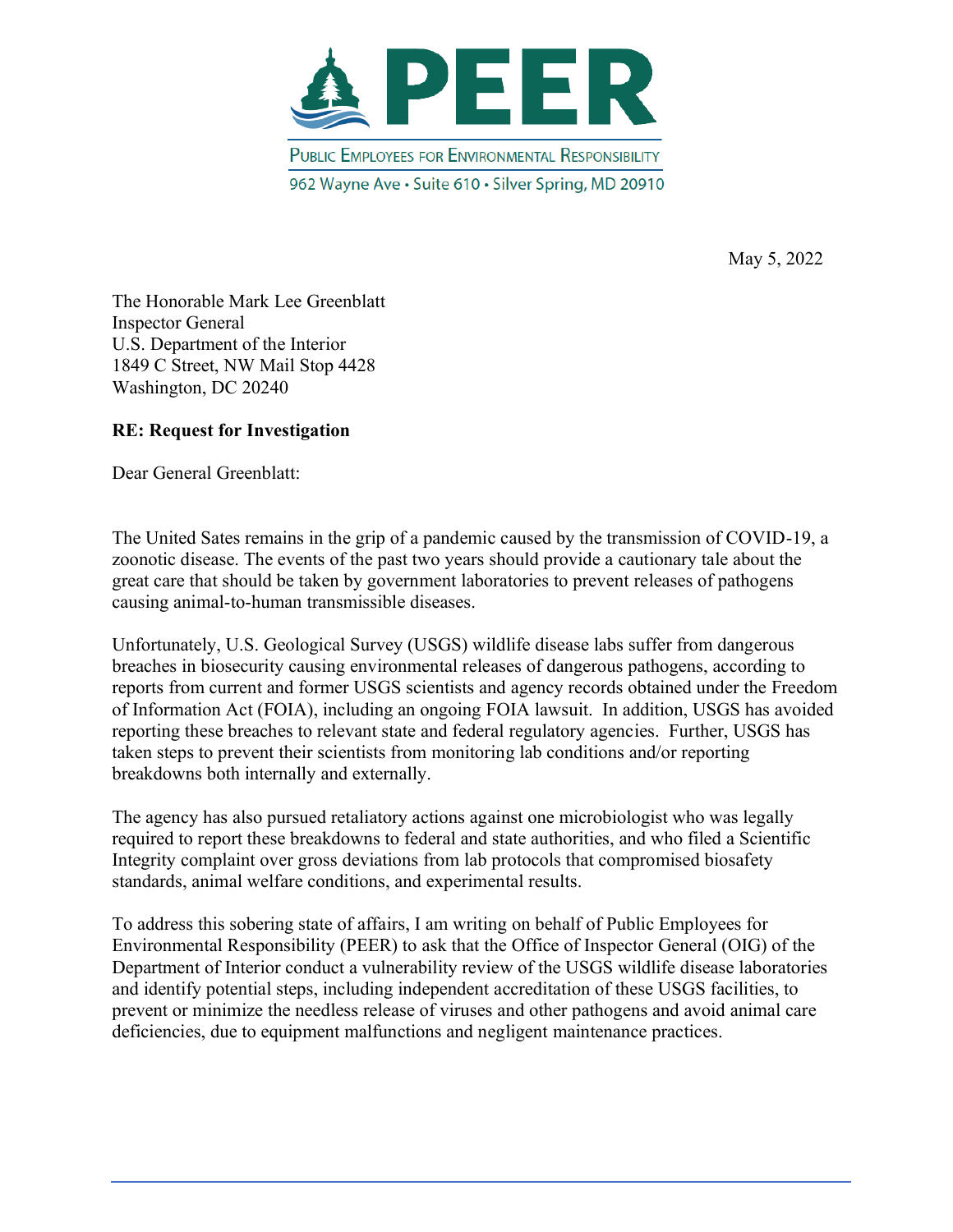## **Introduction**

Zoonotic diseases such as coronaviruses are caused by germs that spread between animals and people. Thus, researching animal diseases requires high levels of biocontainment to prevent releases of viruses and other pathogens to prevent spread both to humans and other animals.

The USGS maintains biosafety level (BSL)-2 and BSL-3 laboratory facilities at three locations in the U.S.: The Western Fisheries Research Center (WFRC) in Seattle, Washington; the National Wildlife Health Center (NWHC) in Madison, Wisconsin; and the Eastern Ecology Science Center laboratories (EESC), formed last year through the merger between the Patuxent Wildlife Research Center in Maryland, S.O. Conte Research Laboratory in Massachusetts, and the Leetown Science Center in West Virginia. These facilities handle potentially deadly infectious diseases.

In recent years, USGS biosafety labs have suffered from crippling maintenance problems due to frequent equipment failures and lack of independent oversight. These breakdowns at high-level federal biosecurity labs have spread pathogens and endangered staff safety, while compromising animal welfare and the validity of experimental results.

## **I. Lab Conditions**

In a 2021 letter, the American Veterinary Medical Association and other groups called for additional funding for the NWHC, a BSL-3 laboratory, as the "current facilities are 40-50 years old...." In October 2020, USGS Director Jim Riley suspended NWHC work using coronaviruses because of concerns over facility safety issues.

Beyond coronaviruses, the NWHC works with diseases including Sylvatic Plague, Chronic Wasting Disease, Newcastle Disease Virus, Avian Influenza, West Nile Virus, and Monkeypox. As detailed below, it has suffered a number of equipment malfunctions and contaminated wastewater releases in recent years.

At the same time, the WFRC facility in Seattle has also suffered numerous effluent breaches from both its BSL-2 and BSL-3 labs, the latter of which is closed due to breakdowns in its wastewater treatment and ventilation systems.

Both facilities, NWHC and WFRC, have experienced multiple biocontainment breaches resulting in releases of untreated pathogen-contaminated wastewater into the environment that the Centers' leadership tried to cover up even from the USGS executives in its Reston Headquarters. While some of these biosafety failures and deaths of research animals have been reported, the full extent of the repeated incidents, danger to the public/environment, and negligence by USGS research center leadership has not been fully publicly disclosed.

### **a. Environmental Releases**

### **Western Fisheries Research Center (WFRC)**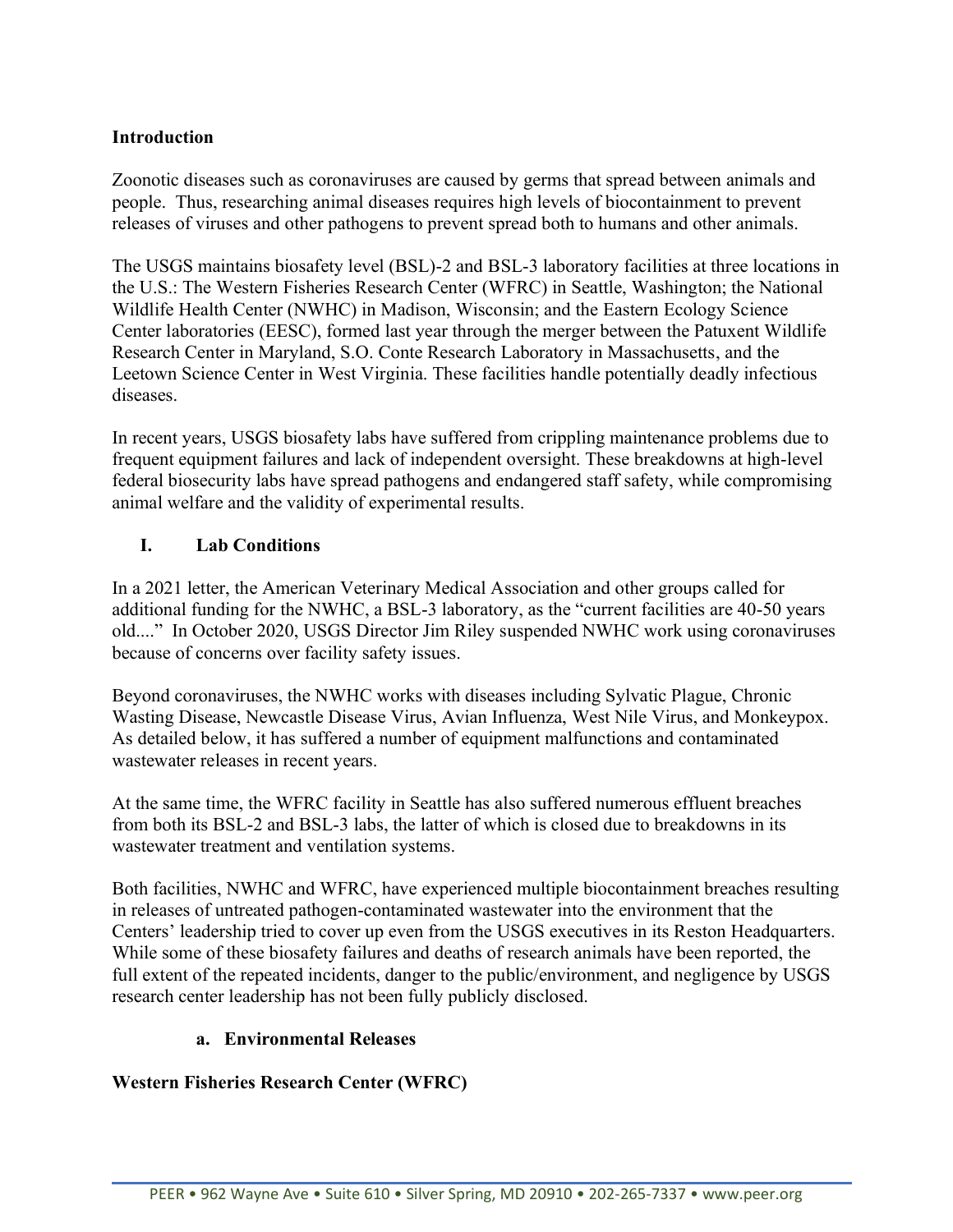The WFRC operates two types of aquatic animal containment/quarantine biosafety laboratories (lab); biosafety level-2 (BSL-2) and biosafety level-3 (BSL-3). This facility conducts scientific research involving dangerous endemic and exotic aquatic pathogens.

A series of biocontainment and maintenance breakdowns at WFRC resulted in it discharging aquatic viruses into freshwaters in Washington State for a six-month period during 2017.

On June 29, 2017, WFRC officials discovered that its BSL-2 lab had been discharging untreated or partially treated pathogen-contaminated wastewater into the wetland in Warren G. Magnuson Park draining into Lake Washington, the state's second largest lake. The lab's effluent treatment system was last checked the prior January. The BSL-2 lab's chlorination system had broken down, but it lacked (and still lacks) an alarm to indicate when its chlorine line is clogged.   On July 21, 2017, the USGS acknowledged this containment failure in a "Notice of Standard Operating Procedure Deviation."   However, WFRC administrators did not know for how long, and how many, pathogens were flushed into Lake Washington, which also is the source of the lab's water.  

While the pathogens WFRC uses in animal testing are not known to cause human disease, the BSL-2 lab tests aquatic pathogens from the entire Pacific Northwest region, some of which are foreign to Lake Washington. Furthermore, the experimental animals carry their own unknown microflora that could be harmful to the wetland and ecosystems of Lake Washington.  

Documents obtained by PEER from public record requests indicate that this incident did not prompt WFRC to install a chlorine meter alarm or real-time wastewater treatment monitoring system. Instead, WFRC administrators merely proposed to tighten monitoring protocols. These records also reflect that no other corrective action was imposed or taken at that time.

In the intervening months, records obtained by PEER indicate that there have been several other breaches, including –

- A series of BSL-2 effluent treatment failures from January through March 2018, but they were not reported until September 2018. These involved at least three more wastewater system incidents of improperly treated wastewater (e.g., post-treatment testing of chlorine levels were below set standards);
- The BSL-3 laboratory shut down in March 2018 after two effluent containment breaches/leaks and air quality issues in the main lab occurred. The first BSL-3 untreated wastewater leak likely started in Nov 2017;
- In March 2018, a second leak was found occurring from underneath a BSL-3 treatment tank. Apparently, this was thought to be from an ongoing earlier leak from the contaminated effluent transfer pipe that was also not initially reported;
- On April 1, 2021, a contractor filling the salt bin in the BSL-2 Electrochlorination System caused an air blockage in the chlorine generation equipment. Four days later (April 5), it was discovered that there were insufficient chlorine levels to properly decontaminate the BSL-2 effluent. The untreated wastewater was estimated to have been released for two three days. This wastewater contained a fish pathogen (infectious hematopoietic necrosis virus) from an ongoing experiment. The post-incident recommendation was to now begin monitoring post-treatment chlorine levels on the weekends, not just weekdays;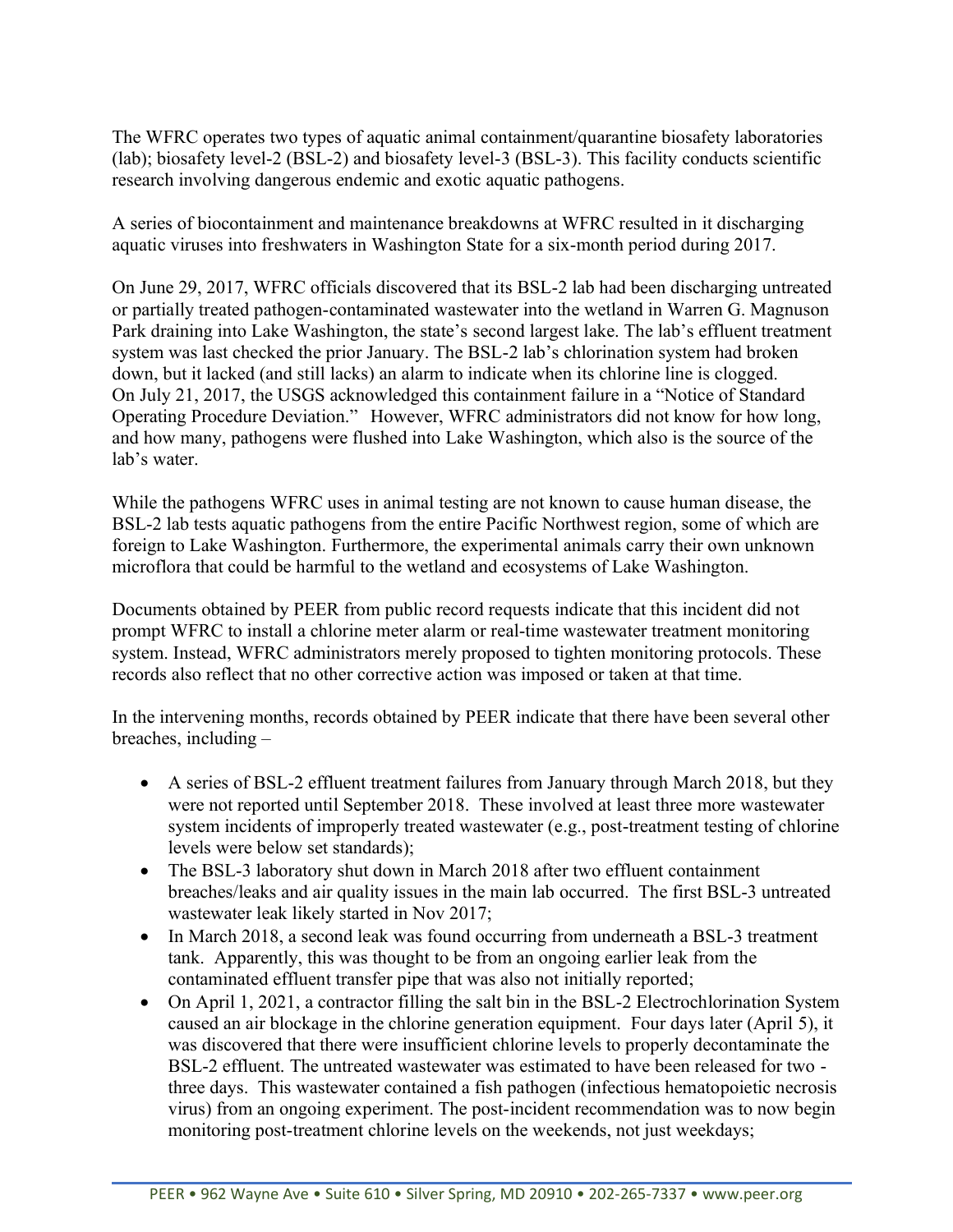- Over the past three years, there have been intermittent reports of low to zero posttreatment chorine levels on "heavy rain days" in Seattle (first formally reported in November 2018). WFRC assumes that treatment of BSL-2 lab wastewater is still adequate, because the rainwater is only diluting the post-treatment effluent sample taken at an outdoor pipe outlet. As a result, WFRC currently still lacks any continuous automated method to consistently confirm that the wastewater is properly decontaminated; and
- The ultralow freezer, needed for storage of specimens and samples that follows the highrisk containment measures put in place when working with high-risk aquatic pathogens, has been removed from the BSL-3 lab and placed in a location not accessible to all staff.

We do not believe that the above recitation is a complete inventory of problems plaguing the WFRC labs. In addition, there is an approximately one-year lag in PEER's ability to obtain records from WFRC.

## **National Wildlife Health Center (NWHC)**

Documents obtained by PEER through a lawsuit brought under the Freedom of Information Act in 2018 indicate that the NWHC suffers from what are labeled "significant programmatic and facility deficiencies" causing one consultant to describe the program as "on the edge of possible failure."

The July 2013 semi-annual inspection report from the Institutional Animal Care and Use Committee (IACUC) to the NWHC Center Director listed 23 significant programmatic and facility deficiencies (defined as: those that are, or may be, a threat to animal health or safety). In response to the July 2013 inspection report, the National Institutes of Health (NIH) Office of Laboratory Animal Welfare Director, Division of Compliance Oversight stated that it "has serious concerns about the ability of the NWHC to maintain an ongoing program of animal care and use that is compliant with the provisions of the PHS Policy and the Guide…"

In the subsequent eight years, these deficiencies have not been addressed and in some cases worsened, according to our review of records and discussion with NWHC.

Following this report –

- The NWHC BSL-3 Lab building's main sewer line pipe broke and untreated effluent leaked into the ground underneath the research center's building foundation, which constitutes as a contaminated wastewater release/spill into the environment. The pipe break is upstream of the NWHC on-site wastewater treatment system. This was first detected in November 2014, however the date when the pipe initially broke is unknown. On December 15, 2014, NWHC notified the CDC Select Agent Program of a "drain issue" from the BSL-3 labs. On April 8, 2015, NWHC follows up with the CDC disclosing that the drainage issue is more substantial and that it is "probably a break or hole" in the main effluent drainage pipe of the waste treatment system.
- Only after the contractor "confirmed sedimentary intrusion, a 30' sag along a 150' section of 4" main, and a fractured drain coupler" in the wastewater drainage system, did the NWHC then start a "phased" shutdown of research/experiments using pathogens and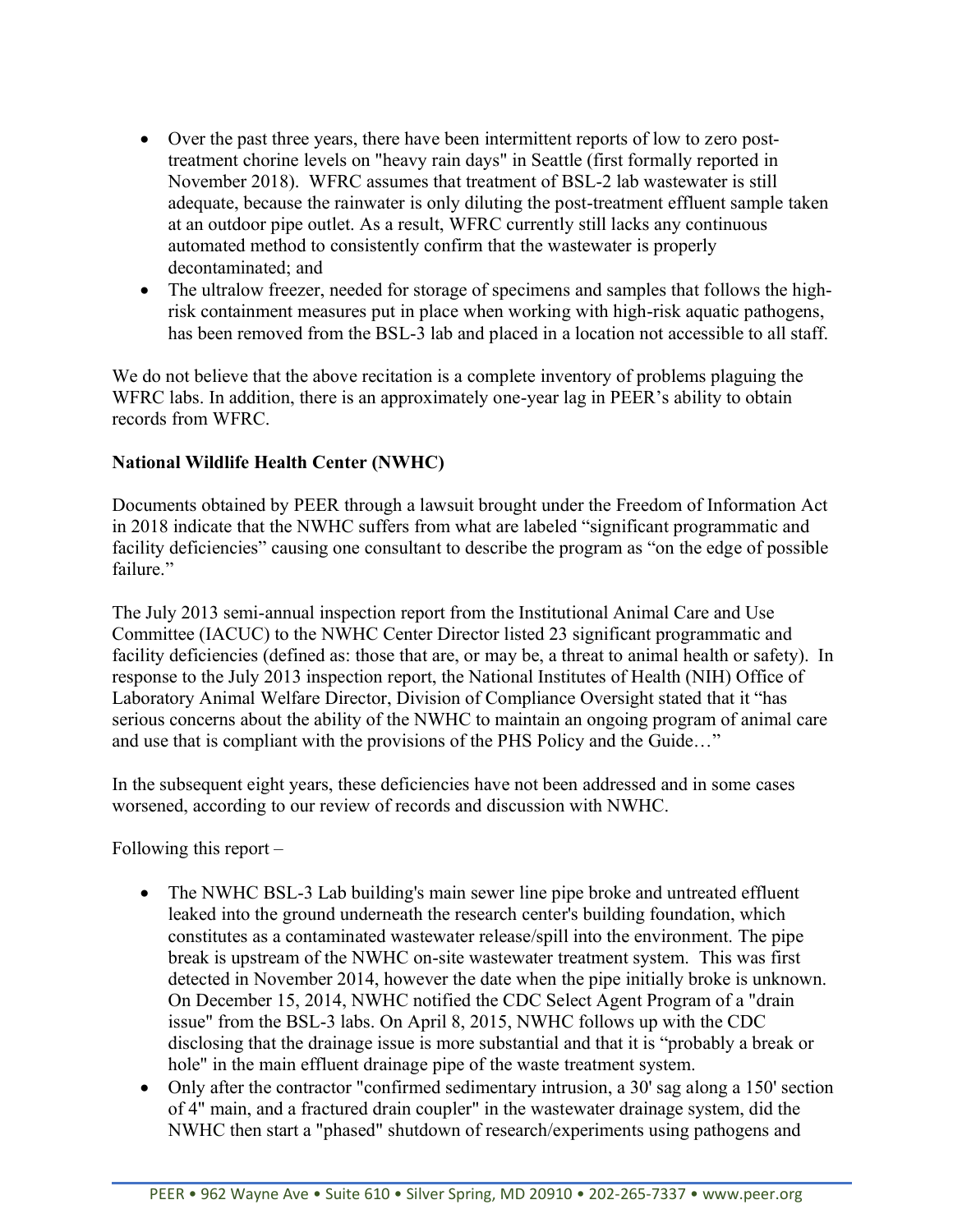transferring animals out 29 BSL-3 labs/rooms within the Animal Isolation Wing". However, many experiments continued, and some new ones started, based on the justification that they were not allowing a lot of fluid down the drain or running the experiments "dry".

• In May 2015, the contractor discovered that a comminutor (sewage grinder) was backed up and has not been "running for 20 years". (Comminutors break down wastewater solids in plant headworks and pump stations; it is heavily used because it is a critical part of the wastewater treatment process). That same month, the contractor also reported that drains in various BSL-3 labs are "severely deteriorated".

Beginning in April 2018, repairs were made to the NWHC effluent pipe/drainage system. In November 2020, PEER submitted a FOIA for information about the progress of these repairs, as well as for records concerning animal laboratory wastewater/effluent system malfunctions or deficiencies, including blocked/backed-up laboratory drains, insufficient inactivation of pathogens, biowaste treatment alarm failures, sewer drainpipe cracks and subsequent underground leaks and closure of the laboratory sections. The NWHC was unable to provide a timetable for production of any responsive documents. On February 20, 2021, PEER filed its second FOIA suit for NWHC records.

Those records are now being released but many what appear to be critically informative documents are heavily redacted or being withheld by USGS potentially necessitating months more litigation to obtain these records.

## **b. Compromise of Animal Welfare and Scientific Integrity**

Scientific research protocols reviewed by Institutional Animal Care and Use Committees (IACUC) and Institutional Biosafety Committees (IBC) ensure the humane use of animals in experiments and the maintenance of biosafety contaminant standards, respectively, when conducting high risk experimental studies. Just as scientific instruments must be calibrated to ensure scientific integrity, research animals must be effectively "calibrated" by ensuring adequate housing, nutrition, husbandry, and veterinary care. Without an adequate baseline for these potentially compounding variables, researchers cannot obtain high quality repeatable results. In short, when an animal exhibits poor health or dies, researchers must know whether this was due to a pre-existing condition, the experimental treatment, or to other unrelated factors such as lapses in animal care. Without appropriate monitoring of equipment that supports animal wellbeing and maintains experimental conditions, the research outcomes and data can be compromised.

There are established standards for animal care which, when applied uniformly throughout the research community, facilitate confident comparison of findings from similar species and procedures. The standards specify the role that good housing, nutrition, husbandry, and veterinary care play in maintaining healthy animals used in research.

For example, the National Academies of Science Guide for the Care and Use of Laboratory Animals ("NAS Guide") was created to: "… uphold the scientific rigor and integrity of biomedical research with laboratory animals as expected by their colleagues and society at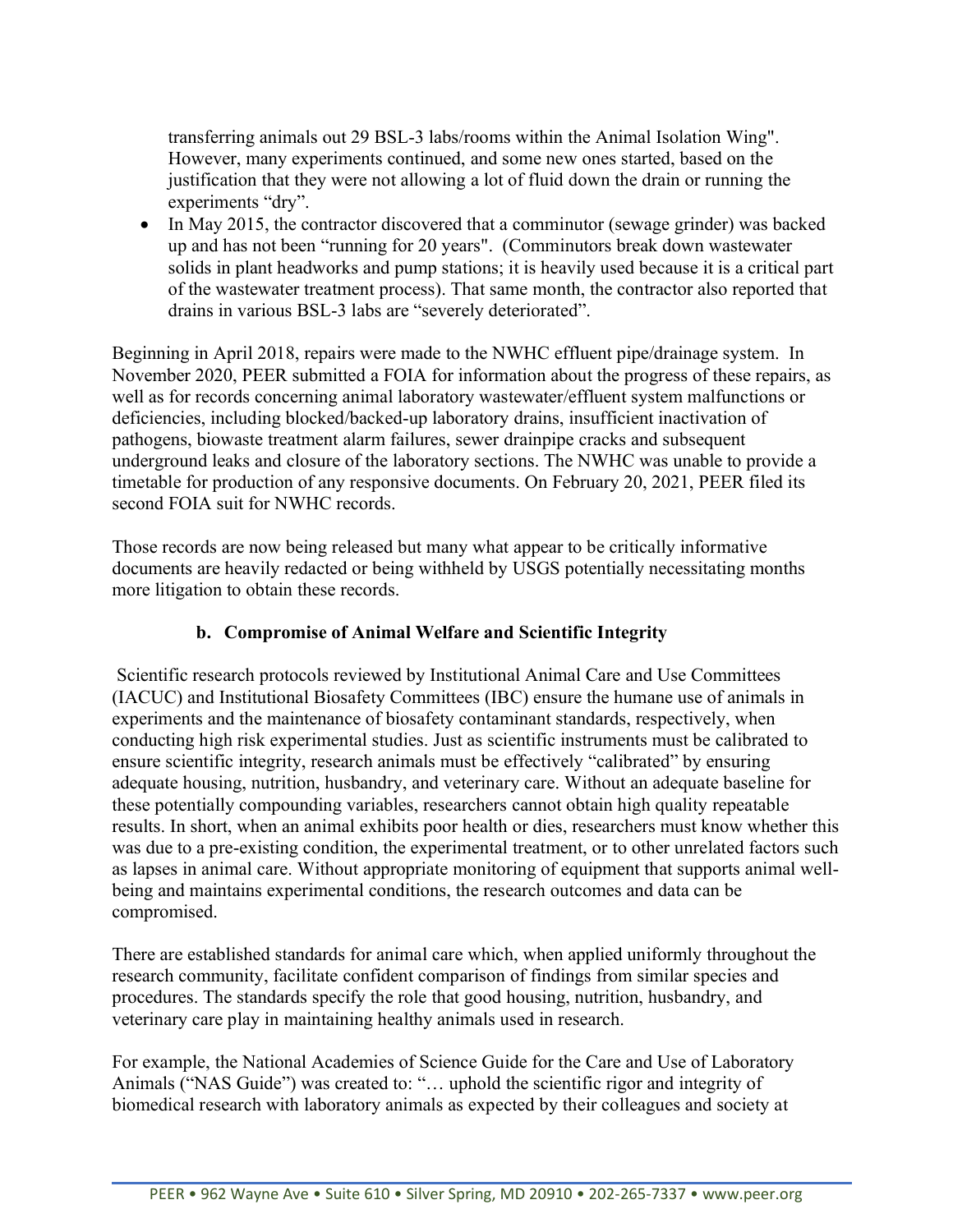large." The NAS Guide governs the use of animals in all research that receives Public Health Services funding, as well as other federal funding sources.

In addition, the U.S. Government Principles for the Utilization and Care of Vertebrate Animals Used in Testing, Research, and Training (1985), states, "The transportation, care, and use of animals should be in accordance with the Animal Welfare Act (7 U.S.C. 2131 et seq.) and other applicable Federal laws, guidelines, and policies."

Similarly, the Public Health Service (PHS) Policy on Humane Care and Use of Laboratory Animals (last rev. 2015) incorporates U.S. Government Principles cited above and explains how to meet PHS Assurance standards. PHS requires that each research facility performing animal research with PHS funds file an Animal Welfare Assurance describing how the facility will comply with PHS Policy. The National Institutes of Health (NIH) Office of Laboratory Animal Welfare (OLAW) manages the Assurance program. OLAW does not itself conduct inspections to ensure compliance, but it requires semi-annual facility inspections and procedural reviews by an Institutional Animal Care and Use Committee (IACUC).

These are the standards that the USGS violated and, we believe the record shows, continues to violate and fail to report or downplay. At WFRC, for example, there have been numerous animal care incidents associated with maintenance personnel not monitoring/informing scientists of alarms concerning equipment malfunctions and ongoing poor water quality and temperature issues that impact animals and experiments.

The records produced from the 2018 FOIA lawsuit uncovered NWHC records showing that there have been at least eight specific animal care related violations reported from 2010-2014 and that –

- Only a small percentage of animals that died or were euthanized were submitted for necropsy to identify a cause of death from August 2013 to July 2018. These analyses are critical to monitoring the health of animal populations and to validating scientific conclusions drawn from the animal deaths;
- The medical records system has not been adequate to provide thorough and consistent monitoring to determine trends in animal health; and
- In January 2015, a significant deficiency was reported that was serious enough to warrant removing all animals from the facility and closing it down.

Because it cannot be assured that these animals in NWHC research were in optimal health prior to, and during these studies, the scientific validity of findings from studies involving these animals may be suspect.

In early 2017, an investigation by the new USGS Ecosystems Mission Area biosafety specialist concluded that the NWHC Center Director should not be the institutional official for IACUC and that NWHC animal care staff did not have any experience in how to implement a proper IACUC program.

As far as we can tell, the USGS still lacks any specific written guidance for its research centers to assure compliance with the Animal Welfare Act and applicable scientific and biosafety standards.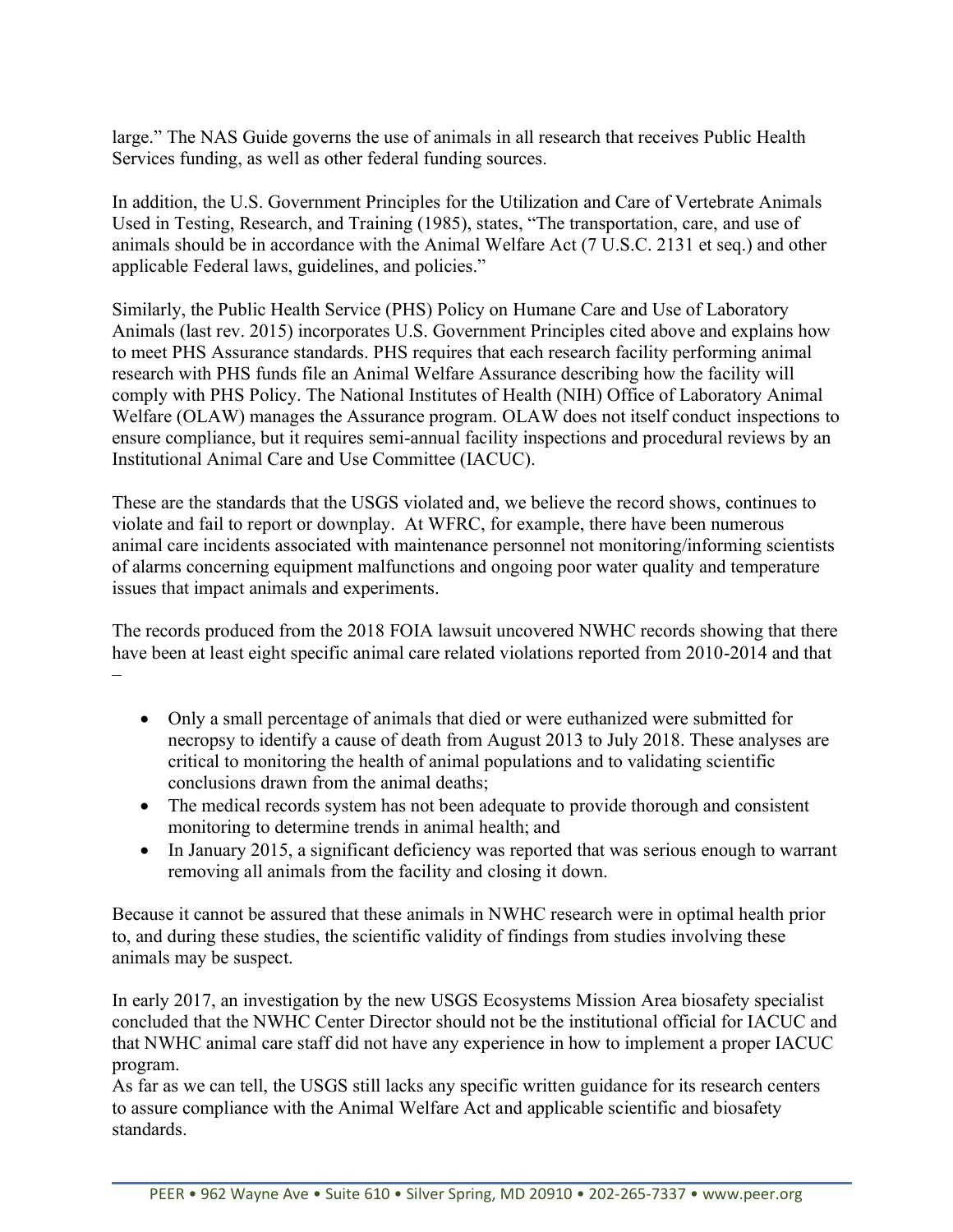## **II. Breakdown of Checks and Balances**

## **a. Scientists Muzzled**

Employees at these facilities who are aware of the issues/incidents are fearful to report the conditions especially because those staff members who have stepped forward have been punished. For example, a NWHC veterinarian who tried to report incidents and improve animal care was forced to retire.

A 28-year career research microbiologist, who supervised the aquatic WFRC BSL-3 laboratory disclosed both internally and to federal and state control agencies wastewater treatment and animal welfare problems in the BSL-2/3 laboratories. This scientist was placed on administrative leave for more than one year. She was terminated and, shortly thereafter, her termination was rescinded. Upon her return, she found that she was no longer allowed to manage the BSL-3 lab, a duty she performed for over the last 10 years, informed she could not freely access BSL-2 lab areas she previously conducted research in, could not rejoin the biosafety or animal committees, and other restrictions/exclusions were imposed.

This scientist's research has been blocked/delayed from being resumed and published, likely because some of her experimental studies demonstrate for the first time that aquatic rhabdoviruses are now also making novel host species jumps. In addition, her research findings indicated the same virus strains released during laboratory containment failures were potentially lethal not only to fish but could also kill native amphibian species residing in the wetland, where the contaminated wastewater was dumped.

Further, WFRC leadership have instituted policies to 1) prevent scientists from monitoring equipment maintenance issues by denying them access to key parts of the labs; and 2) remove authorization for staff to report any major incidents to outside regulatory agencies.

Facility reviews of NWHC also indicate several quality assurance violations and related staffing deficiencies, such as Attending Veterinarians who have often been active animal researchers (thus compromising independent oversight), and/or inexperienced veterinarians. Moreover, the NWHC had made false claims that back-up veterinary care would be provided by a veterinarian from the University of Wisconsin-Madison School of Veterinary Medicine, but no such arrangement was ever effectuated.

In short, USGS actively discourages its scientists from monitoring conditions and reporting biosafety problems. Secrecy surrounding biocontainment breaches makes repetition of these dangerous incidents in the future more, not less, likely.

## **b. Breaches Not Reported**

In March 2015 following the release of untreated wastewater, the NWHC Director decided that the Center would not report this "accidental discharge of prohibited wastewater" to the City of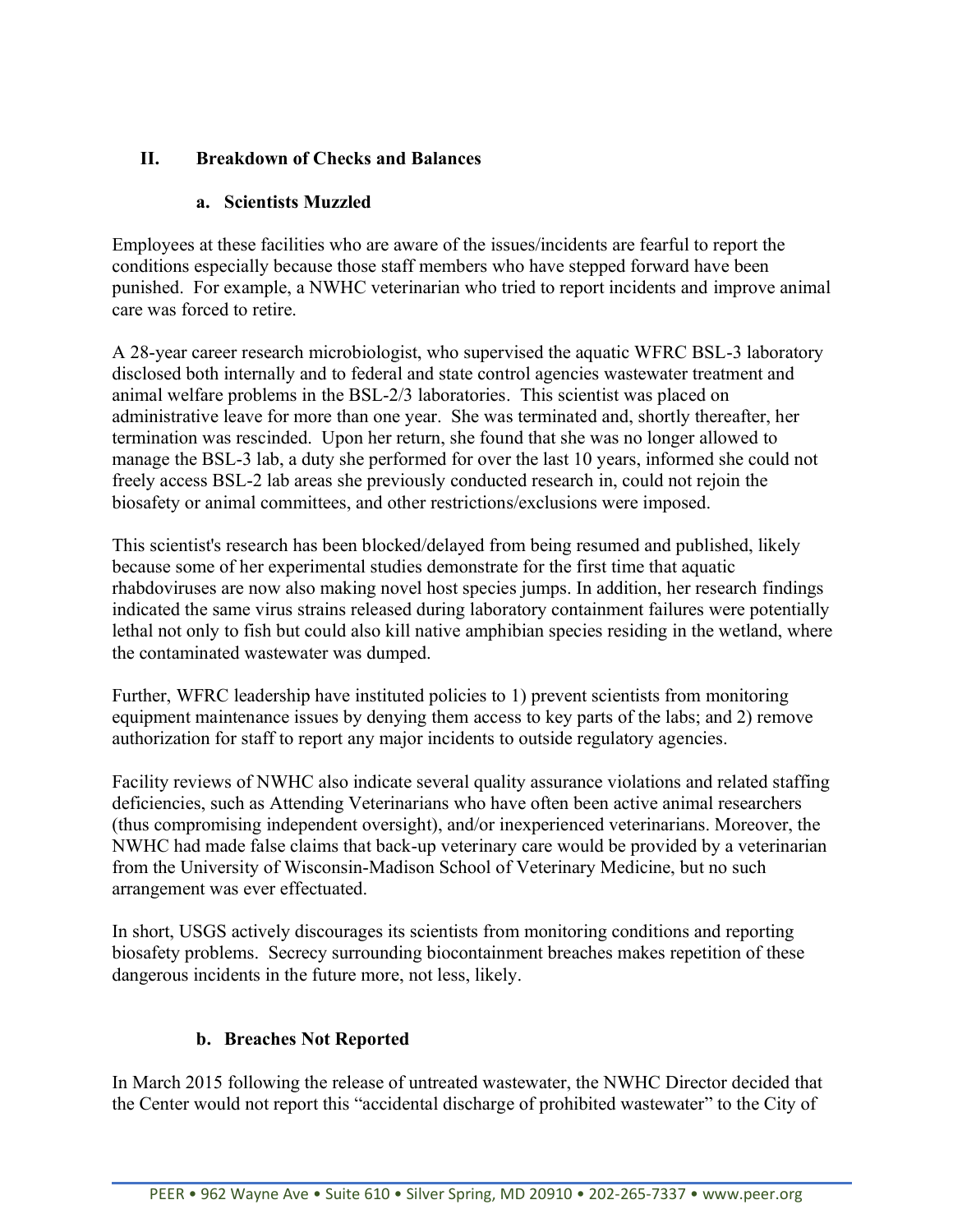Madison Public Sewage District as it was required to do. Based on the documents released thus far it appears to have never been reported.

It appears that an NWHC employee may have leaked the information because the City of Madison Sewage District made an unexpected inquiry in April 2015 asking the NWHC to complete the District Industrial Request Discharge Form that was sent previously to the NWHC but there is no record indicating that it was ever returned.

Moreover, the NWHC does not know if the pathogens it released down the drains were inactivated or remained viable. The NWHC claims that the various disinfectant cleaners intermittently used in the BSL-3 labs likely rendered the pathogens non-viable and thus no environmental risk or public harm occurred. Nor did the NWHC test any soil or water samples. Thus, it remains unknown how far these potentially released pathogens and chemicals spread underground or if the wastewater connected into underground or surface water flows, and eventually into public water wells.

At WFRC, records are unable to confirm if this Center's releases of improperly treated wastewater were ever formally reported to the Washington Department of Ecology.

## **c. Current Outside Review Limited**

In response to criticisms about these matters, USGS proclaims that its wildlife disease labs are regularly inspected by federal regulatory agencies, such as USDA's Animal and Plant Health Inspection Service (APHIS).

In fact, highly redacted FOIA responses from CDC and USDA APHIS show minimal inspections of USGS labs in the past two years. Three FOIA requests seeking corroborating inspection records from USGS itself have gone unanswered, compelling current litigation.

# **d. USGS Lab Quality Control at Issue**

Events at other USGS labs also raise questions about the extent of management's quality control. For example, last year, the Nuclear Regulatory Commission investigated and fined USGS Research and Test Reactor facility located near Denver, Colorado for violations involving the lack of scientific integrity and data manipulation.

In 2022 it was reported that an analyst at the USGS National Water Quality Laboratory in Lakewood, Colo., revealed widespread falsification of control test results from March 2019 through June 2020. Beyond this analyst, other employees told investigators that broader problems existed at the lab, such as inadequate supervision and insufficient support, according to news reports.

# **III. Absence of Independent Accreditation**

The accepted standards in the scientific community for live animal research laboratories include independent verification of providing animal test subjects with excellent care while minimizing their suffering and adhering to biosafety standards. In fact, numerous federal agencies have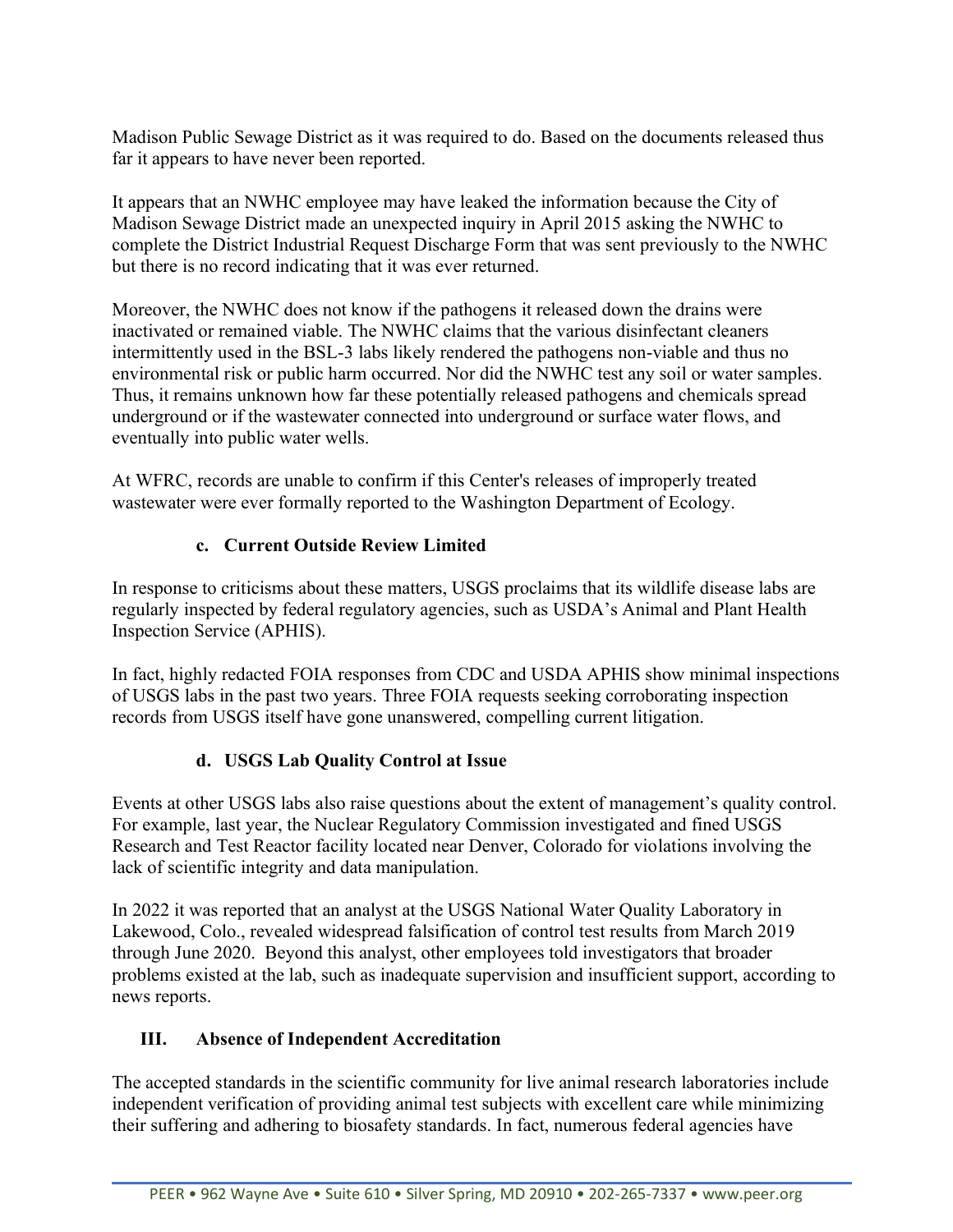voluntarily ensured the integrity of their programs by arranging for inspection and outside accreditation by the Association for Assessment and Accreditation of Laboratory Animal Care International (AAALAC) and/or the American Biological Safety Association (ABSA). These include:

- 1. The Centers for Disease Control (Atlanta and Ft. Collins)
- 2. Department of Defense (Uniformed Services University of the Health Sciences)
- 3. Department of Energy (Lawrence Livermore and Oak Ridge)
- 4. Department of Agriculture
- 5. Environmental Protection Agency
- 6. Food and Drug Administration
- 7. National Aeronautics and Space Administration (Ames, Kennedy, Johnson Centers)
- 8. National Institute of Health
- 9. Veterans Affairs

In contrast with the practice of all other federal agencies that handle animals, the USGS – selfproclaimed as the nation's premiere wildlife health science practitioner – is not independently accredited. Unlike other federal agencies listed above, the USGS has not voluntarily subjected their labs to external accreditation.

Independent accreditation would likely reduce the risk of future accidental releases of zoonotic and non-native pathogens from USGS wildlife research labs. Accreditation would also serve to improve the overall integrity and reliability of scientific information produced by those labs. In addition, outside accreditation would give USGS scientists an avenue to report concerns that would not be stifled.

Notably, a 2017 report to the USGS Director from the bureau's Biosecurity and Biosafety Specialist, indicated the NWHC "personnel is very enthusiastic about getting an AAALAC international certification". Yet, that idea then was rejected by USGS leadership; a rejection that was repeated after six leading wildlife conservation and humane NGOs urged the acting Director, by a letter dated March 18, 2021, to accept AAALAC or ABSA accreditation.

Without the autonomous oversight of accreditation, the USGS will continue to be able to subordinate bringing its animal research laboratory programs up to accepted standards to other budgetary or bureaucratic concerns. Biosecurity in working with dangerous wildlife diseases should not merely be a collateral consideration – it should be a nonnegotiable requirement.

### **Conclusion**

As indicated above, PEER has obtained extensive documentation in support of these concerns. In addition, there are current and former employees with whom we are working with who can provide testimonial support on these shortfalls, and their consequences.

In 2013, in response to similar employee complaints channeled through PEER, the OIG declined to directly investigate and instead asked USGS to investigate the allegations. The USGS retained